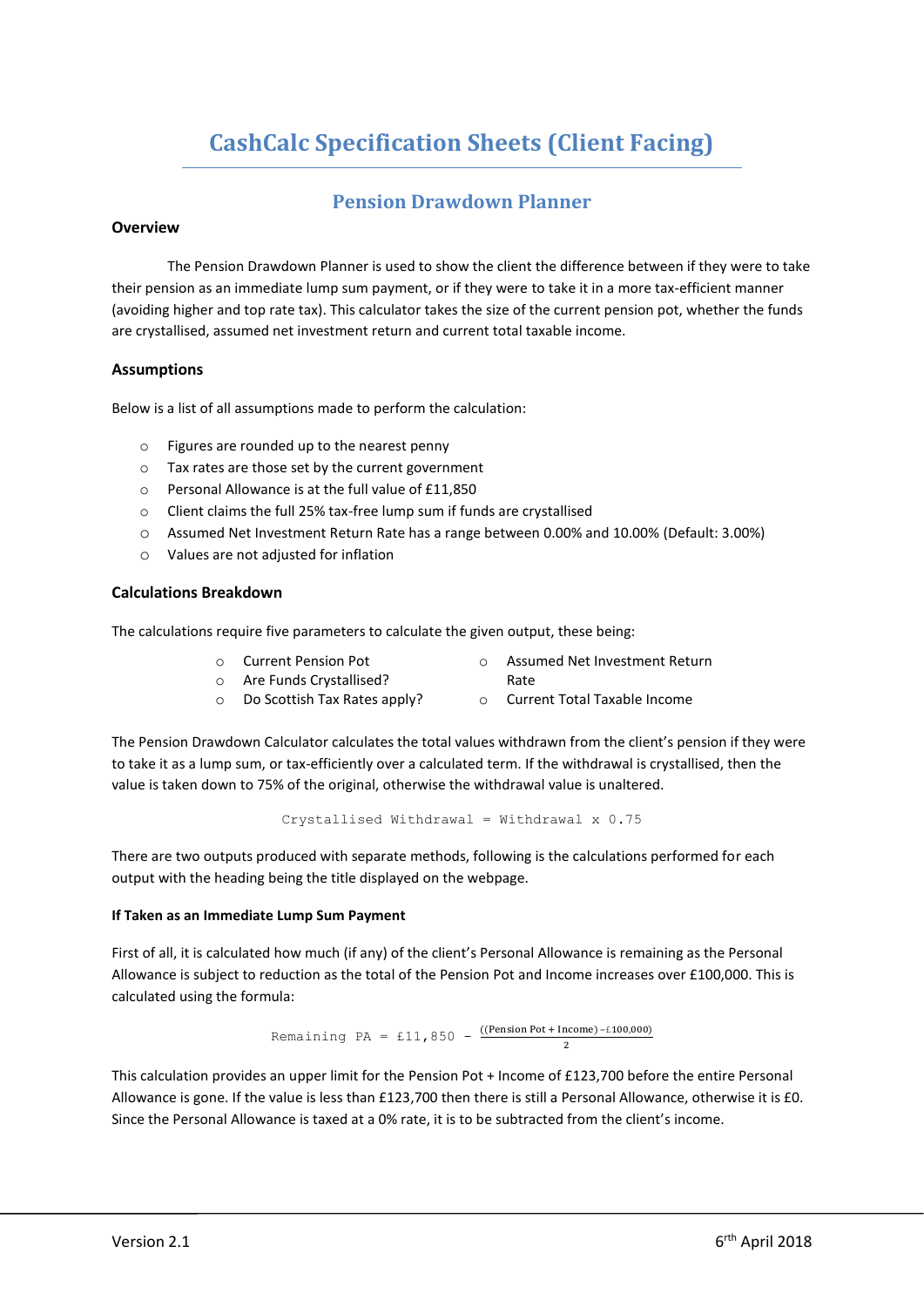The tax charged is calculated using three tax bands and a personal allowance:

- o Personal Allowance: Up to £11,850 is taxed at 0%
- o Band 1: The next £34,500 above the Personal Allowance
- o Band 2: Between the upper limit of Band 1 and £150,000
- o Band 3: Any value over £150,000 Note: *Figures above are taken from the 2017 - 2018 Tax Year*

If Scottish bands apply:

- o Personal Allowance: Up to £11,850 is taxed at 0%
- o Starter Band: The next £2,000 above the Personal Allowance
- o Basic Band: Between the upper limit of the Starter Band and £12,150
- o Intermediate Band: Between the upper limit of the Basic Band and £31,580
- o Higher Band: Between the upper limit of the Intermediate Band and £150,000
- o Top Band: Any value over £150,000

Note: *Figures above are taken from the 2018 - 2019 Tax Year*

The calculator then passes in the sum of the withdrawal and the anticipated earnings for the current tax year and subtracts the above band thresholds and then calculates the tax charge for each amount for one month. Following is a run through of the calculations performed; values are subject to change as the calculation progresses:

## **Using British Tax Bands**

**Personal Allowance (PA):** *Note: The Personal Allowance cannot be less than 0*

Personal Allowance (PA) =  $\frac{\text{(Income + Pension Pot)} - \text{£100,000}}{2} > 0$ Amount Taxed at  $0 \frac{2}{3} = \frac{\text{Pension Pot} - \text{PA}}{12}$ Remaining Pot = Pension Pot +  $(Income - PA)$ 

**Band 1:**

Amount Taxed at  $20\% = \frac{\text{Lesser of (Remaining pot, Band 1)}}{12}$ Tax Payable After Band  $1 =$  Amount Taxed at 20% x 0.2 Remaining Pot After Band  $1$  = Remaining Pot - £33,500

### **Band 2:**

```
Amount Taxed at 40% = Lesser of (Remaining pot After Band 1, Band 2)
12
Tax Payable After Band 2 = Tax Payable After Band 1 + (Amount Taxed at 40% x 0.4)
        Remaining Pot After Band 2 = Remaining Pot After Band 1 - £116,500
```
**Band 3:**

Amount Taxed at  $45\% = \frac{\text{Remaining Pot After Band 2}}{12}$ Tax Payable After Band  $3 =$  Tax Payable After Band  $2 +$  (Amount Taxed at 45% x 0.45)

#### **Pension Lump Sum Taken:**

Lump Sum = Pension Pot Size – Tax Payable After Band 3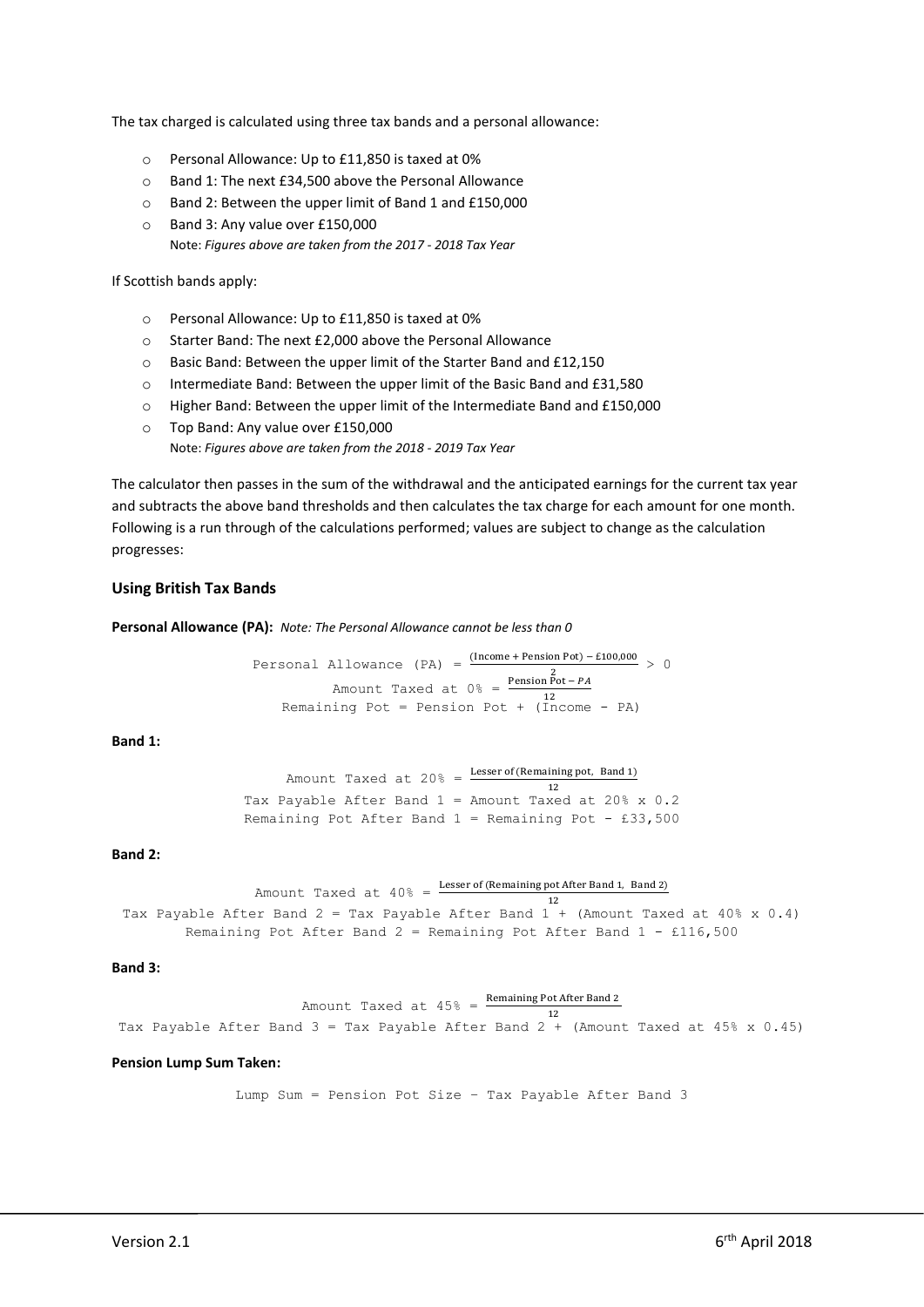#### **Using Scottish Tax Bands**

**Personal Allowance (PA):** *Note: The Personal Allowance cannot be less than 0*

Personal Allowance (PA) =  $\frac{\text{(Income + Pension Pot)} - \text{£100,000}}{2} > 0$ Amount Taxed at  $0 \frac{2}{3} = \frac{\text{Pension Pot} - \text{PA}}{12}$ Remaining Pot = Pension Pot +  $(Income - PA)$ 

#### **Starter Band:**

Amount Taxed at  $19\% = \frac{\text{Lesser of (Remaining pot, Starter Band)}}{12}$ Tax Payable After Starter Band = Amount Taxed at 19% x 0.19 Remaining Pot After Starter Band = Remaining Pot – Starter Band

## **Basic Band:**

Amount Taxed at 20% =  $\frac{\text{Lesser of (Remaining pot, Basic Band)}}{12}$ Tax Payable After Basic Band = Amount Taxed at 20% x 0.2 Remaining Pot After Basic Band = Remaining Pot – Basic Band

#### **Intermediate Band:**

Amount Taxed at  $21\% = \frac{\text{Lesser of (Remaining pot, Intermediate Band)}}{\text{Laser of (Remaining pot, International)}}$ 12 Tax Payable After Intermediate Band = Amount Taxed at 21% x 0.21 Remaining Pot After Intermediate Band = Remaining Pot – Intermediate Band

#### **Higher Band:**

Amount Taxed at  $41\% = \frac{\text{Lesser of (Remaining pot, Higher Band)}}{12}$ Tax Payable After Higher Band = Amount Taxed at 41% x 0.41 Remaining Pot After Higher Band = Remaining Pot – Higher Band

#### **Top Band:**

Amount Taxed at  $46\%$  =  $\frac{\text{Remaining Pot After Higher Band}}{\sqrt{2}}$ 12 Tax Payable After Top Band = Tax Payable After Higher Band + (Amount Taxed at 46% x 0.46)

#### **Pension Lump Sum Taken:**

Lump Sum = Pension Pot Size – Tax Payable After Top Band

These values are then displayed in a table form denoting the taxable pension pot size, how much is tax-free, taxed at 20%, taxed at 40% and taxed at 45%, Total Tax Payable and the Pension Lump Sum taken.

#### **If Taken Tax-Efficiently (Avoid Higher Rate Tax)**

For the client to take their pension efficiently, by avoiding a tax rate higher than 20%, they would have to follow the maximum drawdown per year. The maximum drawdown is calculated by:

Max Drawdown per year = (Band 1 + Personal Allowance)- Income